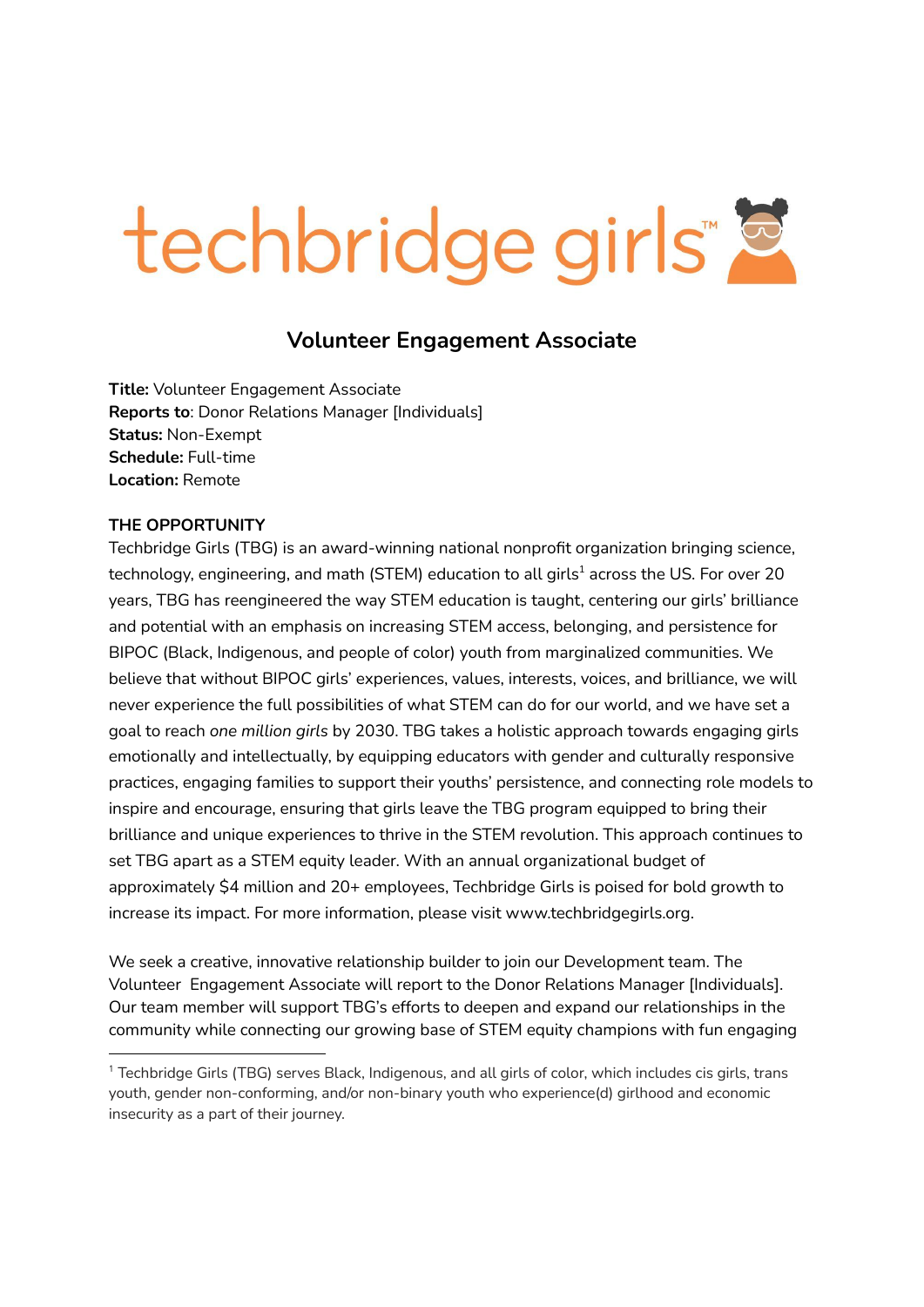volunteer opportunities. This individual will be responsible for coordinating mission-focused volunteer events, and converting volunteers into long-term STEM equity partners in support of the Techbrige Girls mission.

The Volunteer Engagement Associate will bring a successful track record of relationship building, volunteer coordination, event planning, and management as well as a commitment to social justice and STEM equity in education to this role.

#### **ROLE AND RESPONSIBILITIES**

- Support the development of, and maintain, comprehensive recruitment, orientation, training, retention, and recognition plan for individual and group volunteers to ensure that all volunteers are knowledgeable and feel valued.
- Develop and maintain strong relationships with partners and volunteers ensuring that mutually agreed-upon expectations are met.
- Collaborate with internal TBG teams to develop and maintain a comprehensive list of volunteer engagement experiences for individual and group volunteers and collaborative partnerships.
- Develop and maintain accurate records including volunteer policies, procedures, position descriptions, standards of conduct, and, as applicable, criminal background checks.
- Serve as the primary point of contact for all requests to volunteer/collaborate, and ensure a timely response.
- Develop and provide the Development team with monthly and annual reports on individual and group volunteer activities including the number of volunteers, hours, and in-kind contributions.
- Manage deadlines and progress across the team to ensure the volunteer project is delivered on time and on budget.

#### **WORK SCHEDULE**

- A typical schedule consists of Monday-Friday from 9 am-5:30 pm, with flexibility as needed.
- This position may require some weekends or extended hours and travel (30%).

## **QUALIFICATIONS**

- 2-3 years of experience working to coordinate community volunteers is preferred.
- Working knowledge of databases (Salesforce preferred), MS Office, and the suite of Google Apps
- Strong office skills, with excellent communication skills both written and verbal
- Understands Justice, Equity, Diversity, Inclusion, and privilege and has the ability to confront one's own power, privilege, position, and/or biases.
- Expertise in utilizing storytelling as a way to uplift the stories, experiences, and brilliance of our community of girls and educators.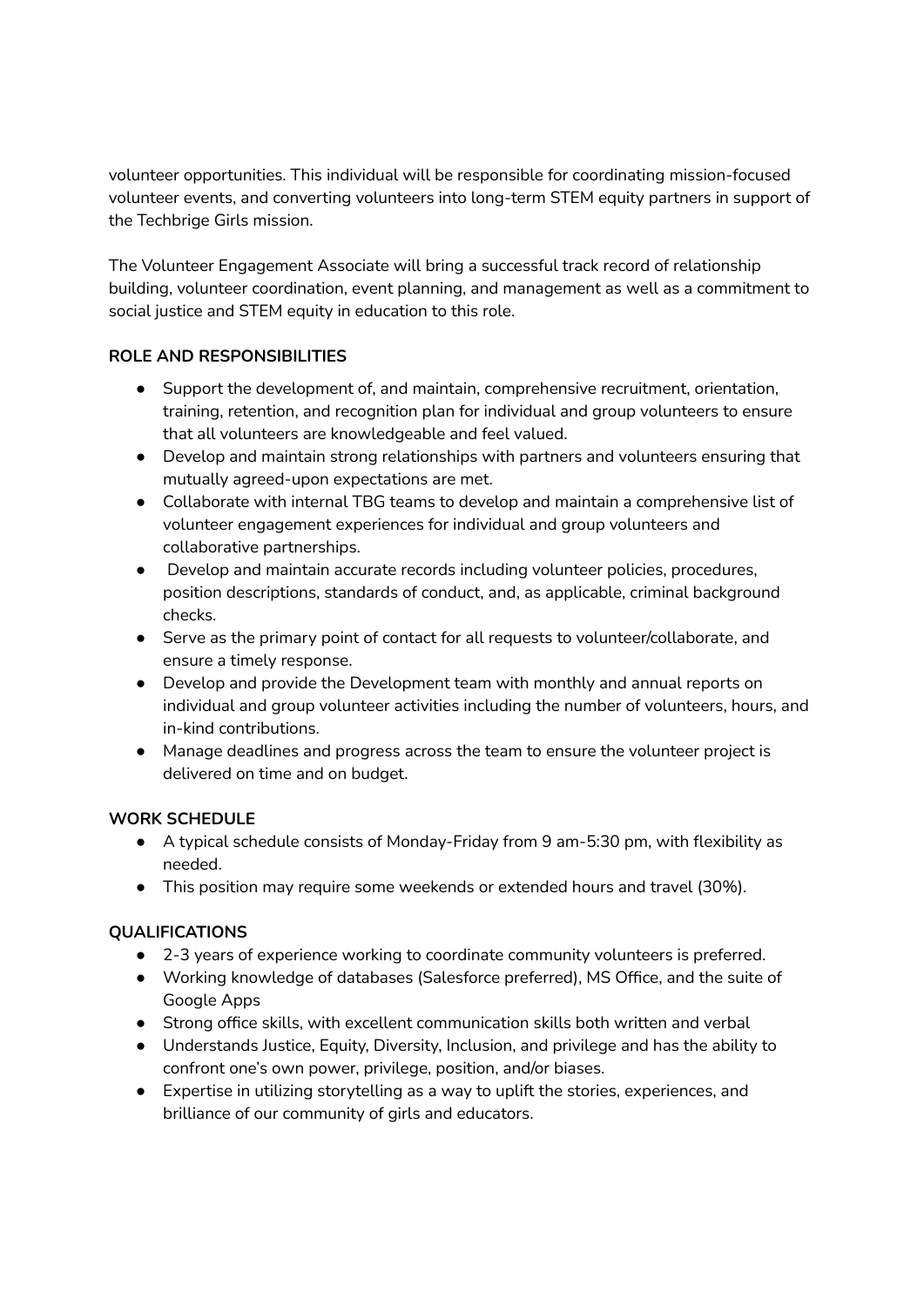- Ingenuity, creativity, flexibility, resourcefulness, humor, and comfort with ambiguity, along with the ability to thrive in a fast-paced, collaborative environment.
- Ability to listen and understand others' needs to help establish and maintain strong relationships.
- Excellent project management skills, including time management, attention to detail, managing deadlines, delegating tasks, motivating and managing a team, creating new processes, and fundraising metrics.
- Experience as a volunteer or of service to your community.

### **OUR TEAM**

We dream big and we work hard. Our work is challenging and fast-paced. You will join a collaborative team of leaders who value equity and inclusion as the foundation of advancing our urgent mission. We rely on creativity, flexibility, listening, critical thinking, and humor to bring out the best in each other, our partners, and all our program participants.

Appreciation matters here, and comes to life in how we celebrate each other's milestones (birthdays, work anniversaries, individual appreciation days), as well as team wins. We also express appreciation to each other in how we give and receive feedback and how we set goals. We continuously look for new ways to maintain a culture where our people's talents are nourished and can shine. Techbridge Girls offers competitive compensation and generous benefits, including:

- 20 days of paid vacation and 13 days of paid sick time/year.
- A 403(b) retirement plan with a contribution.
- Medical, dental, and vision insurance.
- Monthly cell phone and Internet stipends.
- Paid sabbatical and parental leave.

#### **HOW TO APPLY**

Please compose a cover letter that describes your commitment to the mission of Techbridge Girls and how your experience fits the qualifications of the position. Please email your cover letter, including compensation requirements, and resume with the subject "Volunteer Engagement Associate to jobs@techbridgegirls.org. *Please note that proof of full COVID-19 vaccination is required prior to hire.*

Techbridge Girls is a social justice organization committed to creating a fair and equitable society for all girls to thrive and succeed in STEM no matter their background, race, ethnicity, socio-economic status, gender identity, and/or orientation. As a Black woman-led organization comprised of over 70% people of color, we are committed to creating an inclusive and diverse workplace where every staff member feels heard, supported, valued, and can share their